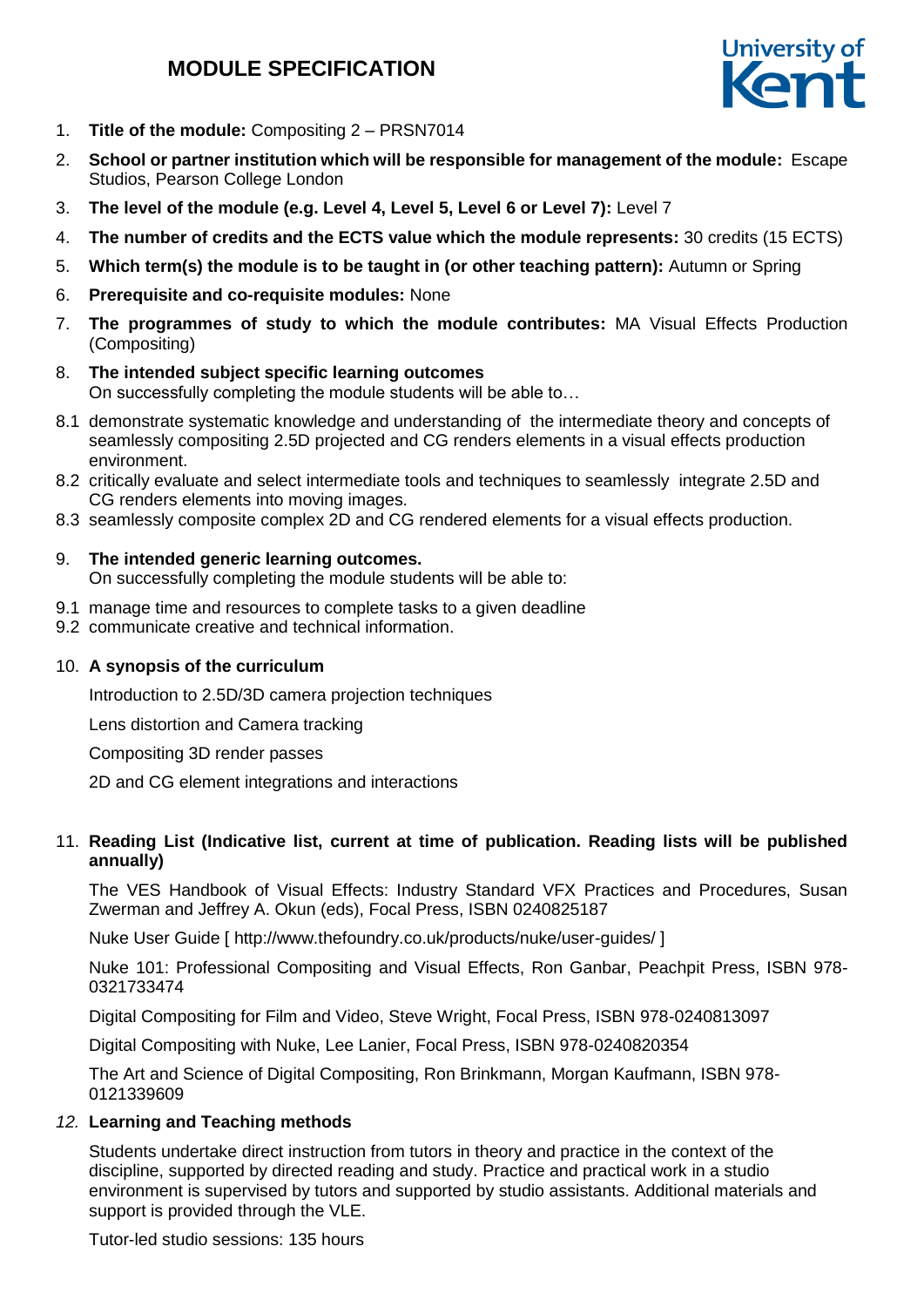# University of

## **MODULE SPECIFICATION**

Studio assistant supported practice: 45 hours

Directed study: 120 hours

## *13.* **Assessment methods.**

*13.1 Main assessment methods*

Coursework 50%

This is a practical project involving compositing of 2D/2.5D and CG rendered elements (LO 8.1, 8.2, 8.3, 9.1)

Production logbook (3000 words) 40% (LO 8.1, 8.2, 9.1)

Individual presentation (15 minutes) 10% (LO 8.1, 8.2, 9.2)

### 13.2 Reassessment methods

*14. Map of Module Learning Outcomes (sections 8 & 9) to Learning and Teaching Methods (section12) and methods of Assessment (section 13)*

| <b>Module learning outcome</b>      |                        | 8.1 | 8.2 | 8.3 | 9.1 | 9.2 |
|-------------------------------------|------------------------|-----|-----|-----|-----|-----|
| Learning/ teaching method           | <b>Hours allocated</b> |     |     |     |     |     |
| Tutor-led studio sessions           | 135                    | 30  | 45  | 60  |     |     |
| Studio assistant supported practice | 45                     |     | 15  | 30  |     |     |
| <b>Directed Study</b>               | 120                    | 60  |     |     | 30  | 30  |
| <b>Assessment method</b>            |                        |     |     |     |     |     |
| <b>Coursework</b>                   |                        | M   |     |     | M   |     |
| Logbook                             |                        | M   |     |     |     |     |
| <b>Presentation</b>                 |                        |     |     |     |     |     |

#### 15. **Inclusive module design**

The Collaborative Partner recognises and has embedded the expectations of current disability equality legislation, and supports students with a declared disability or special educational need in its teaching. Within this module we will make reasonable adjustments wherever necessary, including additional or substitute materials, teaching modes or assessment methods for students who have declared and discussed their learning support needs. Arrangements for students with declared disabilities will be made on an individual basis, in consultation with the Collaborative Partner's disability/dyslexia student support service, and specialist support will be provided where needed.